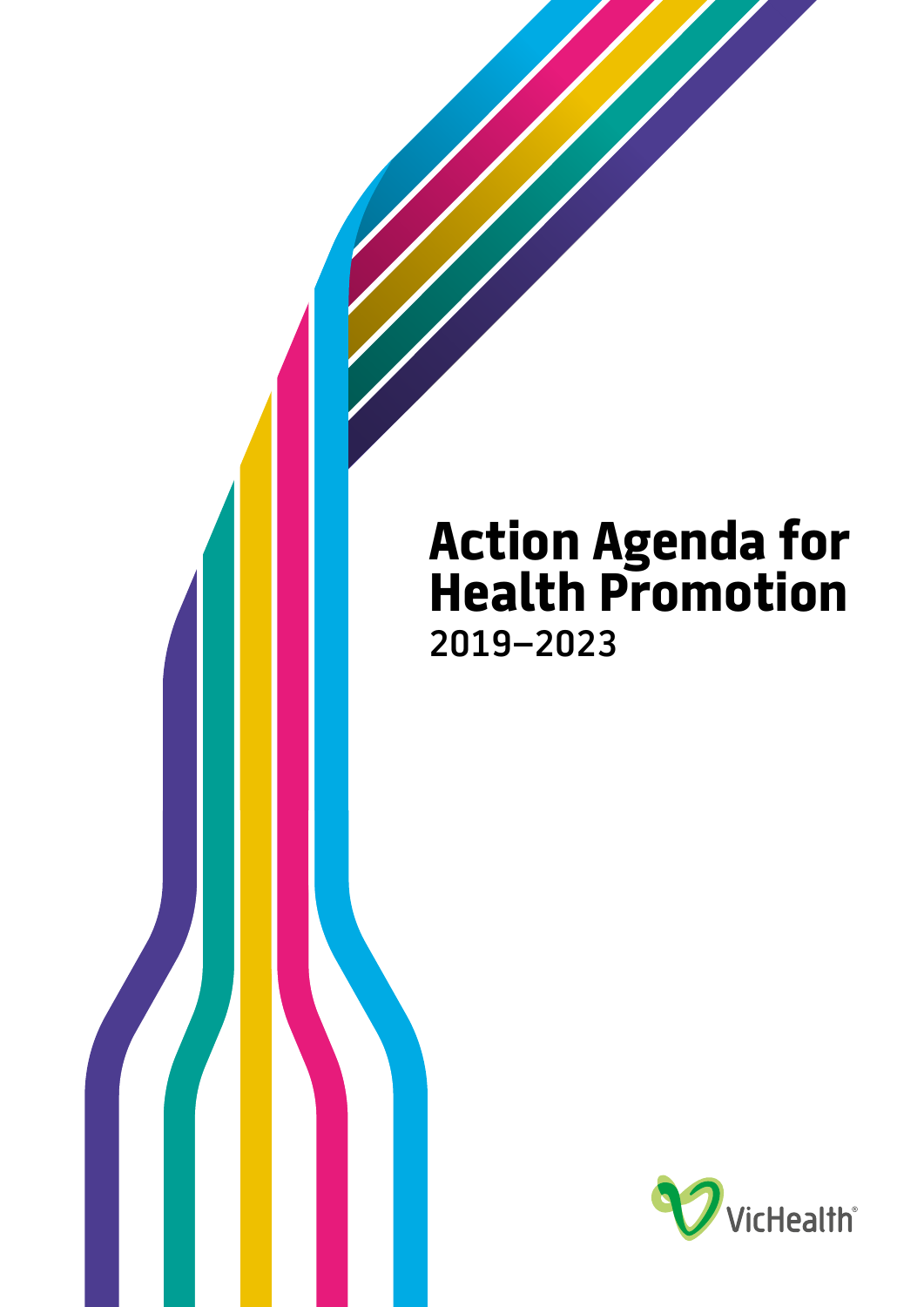# **Contents**

| Message from the WHO Regional Director for the Western Pacific 4 |  |
|------------------------------------------------------------------|--|
|                                                                  |  |
|                                                                  |  |
|                                                                  |  |
|                                                                  |  |
|                                                                  |  |
|                                                                  |  |
|                                                                  |  |
|                                                                  |  |
|                                                                  |  |
|                                                                  |  |

VicHealth acknowledges the Traditional Custodians of the land and acknowledges and pays respect to Elders, past and present.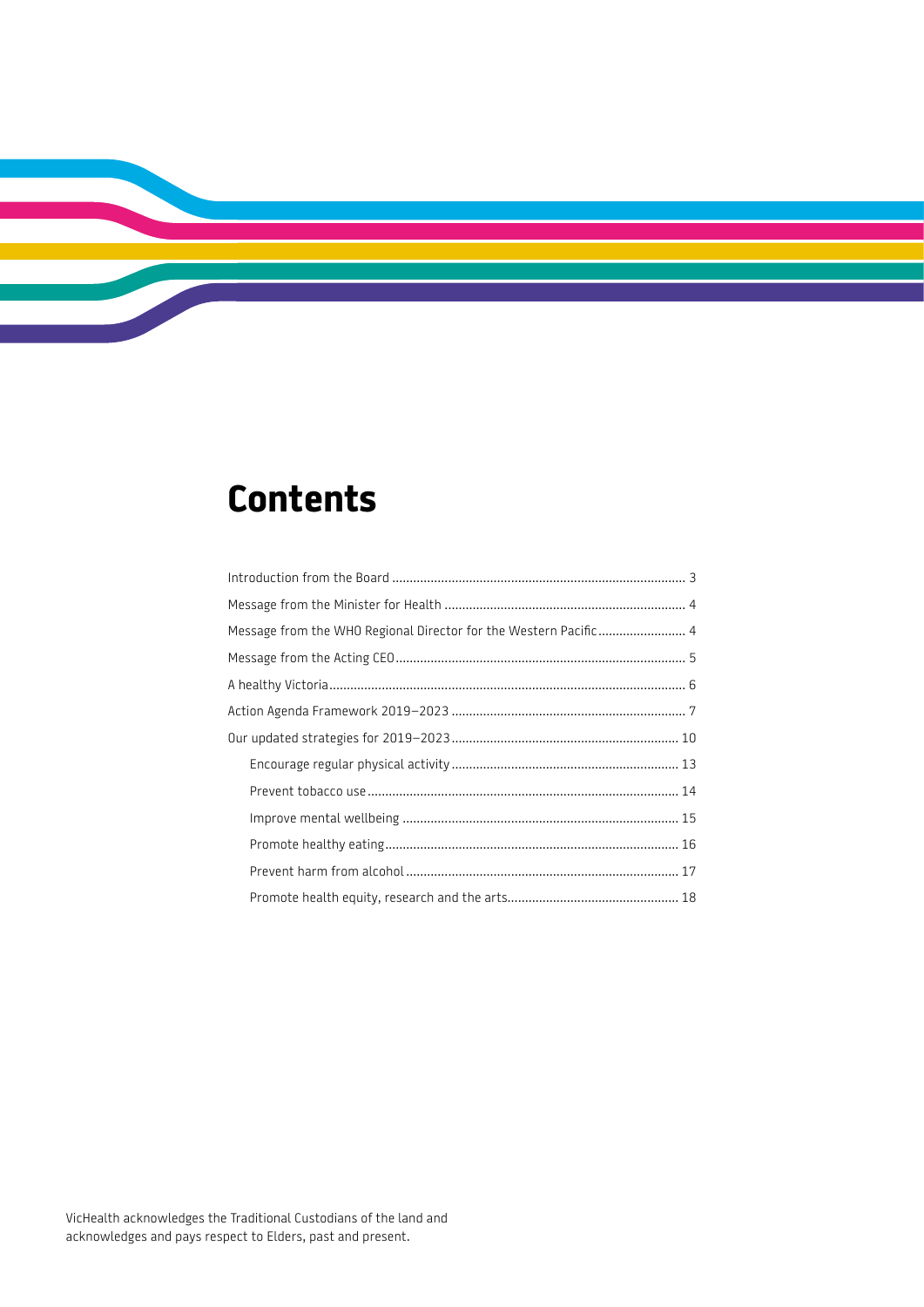### <span id="page-2-0"></span>**Introduction from the Board**

In 2013, VicHealth released our Action Agenda for Health Promotion, a 10-year plan with a vision that one million more Victorians would enjoy better health and wellbeing by 2023.

Since 2013, we have worked with our partners across a diverse range of sectors – including sport, the arts, local government, research and local communities – to address the major risk factors for poor health and their social determinants. We have also continued to fund research to identify the causes and patterns of poor health and to test innovative ways for health promotion to address these.

As we enter the final four years of our 10-year plan, we do so with a renewed commitment to working with our partners to achieve our vision. By following this approach, we give ourselves the greatest opportunity to make lasting change.

#### **Fiona McCormack**

Chair of the Board VicHealth

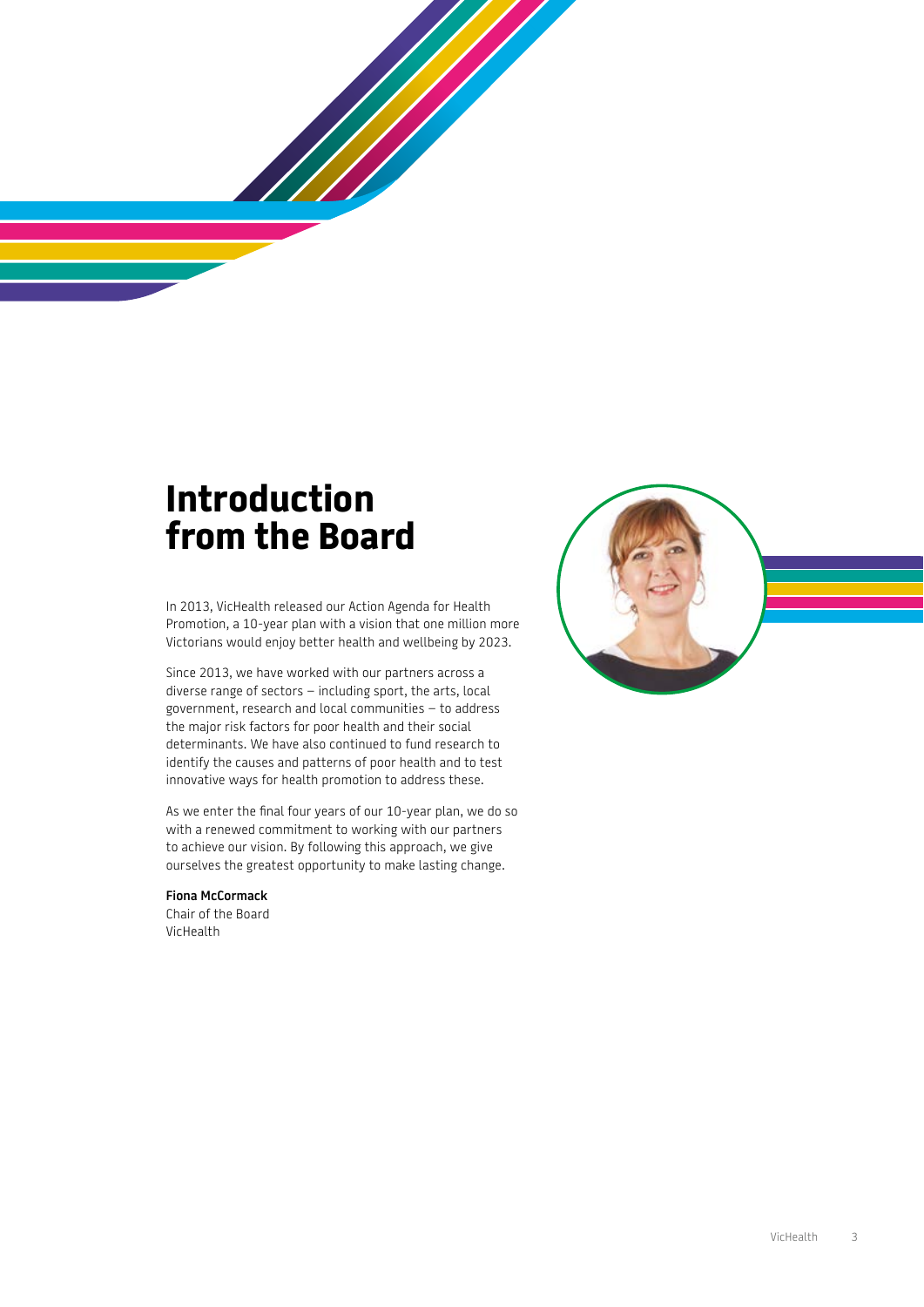<span id="page-3-0"></span>

# **Message from the Minister for Health**

There's nothing quite as beneficial as a healthy and active lifestyle. A healthy dose of sport or exercise is great for our bodies, our minds and helps prevent debilitating chronic diseases.

That's why we're working every day with our dedicated partners to find more ways to encourage all Victorians to be healthy – no matter their age, ability, background or postcode.

Nobody should face barriers to health, which is why VicHealth's Action Agenda is so important. At a time when Victoria's population is growing and ageing, preventing illness and promoting good health is more important than ever.

We want more people to be healthy, happy and active. VicHealth's vision is for a healthy Victoria, and it's a vision shared by our government.

**The Hon. Jenny Mikakos MP** Minister for Health Minister for Ambulance Services



### **Message from the WHO Regional Director for the Western Pacific**

In 2017, the World Health Organization Regional Committee for the Western Pacific Region endorsed the *Regional Action Plan on Health Promotion in the Sustainable Development Goals (2018–2030)*. The plan recognised the need, and opportunity, for health promotion to be at the forefront of finding solutions to shared challenges: climate change, hunger, obesity, rapid urbanisation and rising inequality.

As a WHO Collaborating Centre for Leadership in Health Promotion, VicHealth is a vital partner if countries across the region are to achieve the Sustainable Development Goals.

By working with WHO and our member states, VicHealth shares knowledge, builds capacity and strengthens leadership in health promotion, all of which are essential for health and wellbeing and sustainable development.

We look forward to continuing our partnership with VicHealth to promote and improve health and wellbeing across the region.

#### **Dr Takeshi Kasai**

Regional Director World Health Organization Western Pacific Region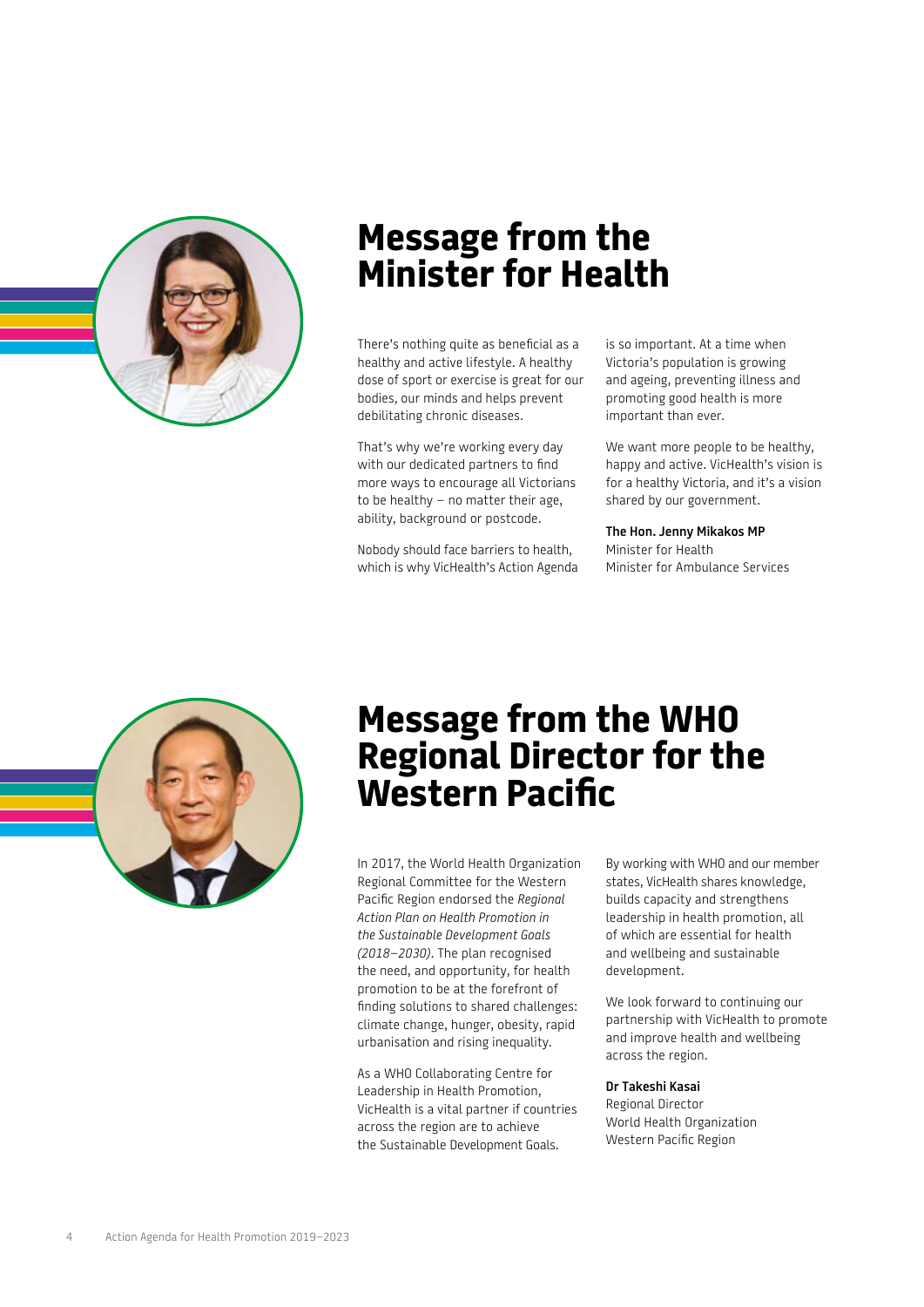# <span id="page-4-0"></span>**Message from the Acting CEO**

Consistent with our approach in 2016, VicHealth has updated our Action Agenda for Health Promotion as we begin the final four years of our 10-year plan.

Our 2019 update reaffirms our commitment to our five strategic imperatives: encouraging regular physical activity, preventing tobacco use, preventing harm from alcohol, improving mental wellbeing and promoting healthy eating. Over the next four years, we will integrate the three themes identified in our 2016 update – gender, youth and community – across our work, and continue our role as a WHO Collaborating Centre for Leadership in Health Promotion.

New to this update are our Action Agenda Framework and six health promotion Insights. The Action Agenda Framework shows how our work fits in the broader health context, while our Insights will help guide our work through to 2023.

VicHealth's ability to deliver our Action Agenda for Health Promotion relies on our diverse range of partners. We look forward to working with them in metropolitan Melbourne and across regional Victoria to support health and wellbeing for all Victorians.

#### **Dr Lyn Roberts AO** Acting CEO

VicHealth

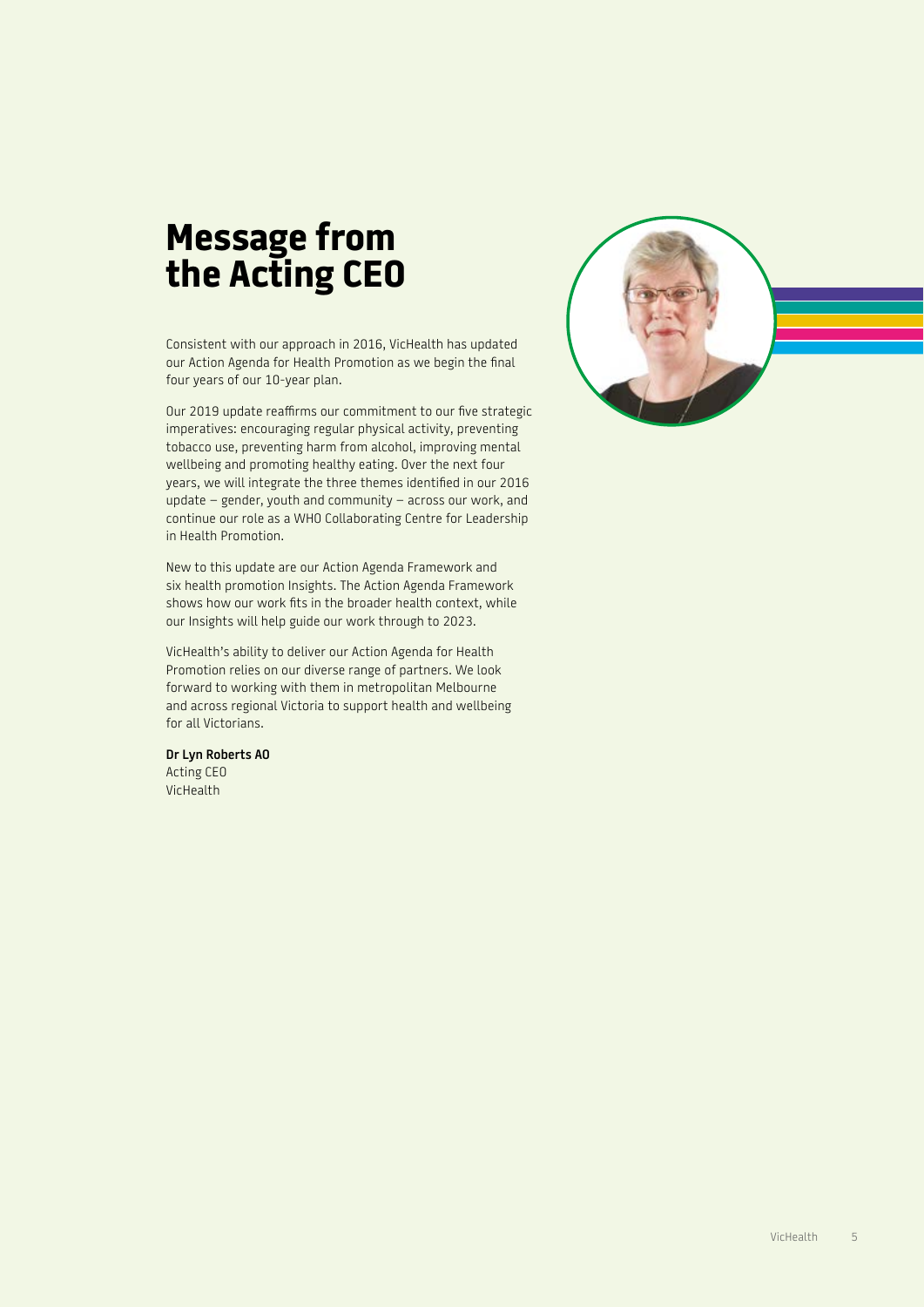# <span id="page-5-0"></span>**A healthy Victoria**

All Victorians have the right to the resources and environments they need to live a healthy, happy life. Yet many in our community face multiple barriers to good health and wellbeing. This is particularly the case in a complex and rapidly changing world.

As Victoria's pioneering health promotion agency, VicHealth works with our partners in health, sport, the arts, workplaces, research and education to discover, implement and share solutions for longterm health. Promoting good health and preventing illness allows more Victorians to enjoy better health and wellbeing, which means they will have more time and energy for the things they enjoy.

#### **VicHealth's Action Agenda for Health Promotion**

In 2013, VicHealth released a 10-year plan that outlined our vision for a Victoria where everyone can experience better health. [The VicHealth Action](https://www.vichealth.vic.gov.au/media-and-resources/publications/action-agenda-for-health-promotion)  [Agenda for Health Promotion 2013–2023](https://www.vichealth.vic.gov.au/media-and-resources/publications/action-agenda-for-health-promotion) set an ambitious target: one million more Victorians with better health and wellbeing by 2023.

To achieve that target, VicHealth committed to five strategic imperatives that have the greatest potential to improve the health of the Victorian population. These are to:

- encourage regular physical activity
- prevent tobacco use
- improve mental wellbeing
- promote healthy eating
- prevent harm from alcohol.

#### **Our 2019 update**

In 2016, VicHealth [updated its Action Agenda](https://www.vichealth.vic.gov.au/media-and-resources/publications/2016-action-agenda), and we are doing so again in 2019. As in 2016, this update will make sure we remain on track to deliver our 10-year target and that we are focusing our efforts where we can have the greatest impact. A recent study of risk factor burden in Victoria by the Australian Institute of Health and Welfare confirms the importance of VicHealth's ongoing commitment to our five strategic imperatives.

This 2019 updated Action Agenda will take us through to 2023. It:

- renews our commitment to our five strategic imperatives
- integrates our three themes gender, youth and community across our work
- demonstrates stronger application of our work in health equity, research and the arts
- articulates six Insights that will guide our work over the next four years
- aligns with key Victorian Government priorities for health and wellbeing.

VicHealth's 2019 update recognises that new and innovative ways of working are needed to deal with complex health issues. Our partnerships are vital for creating positive changes to population health and wellbeing, helping to broaden the reach and impact of our programs and incorporating lessons learned over the past three decades.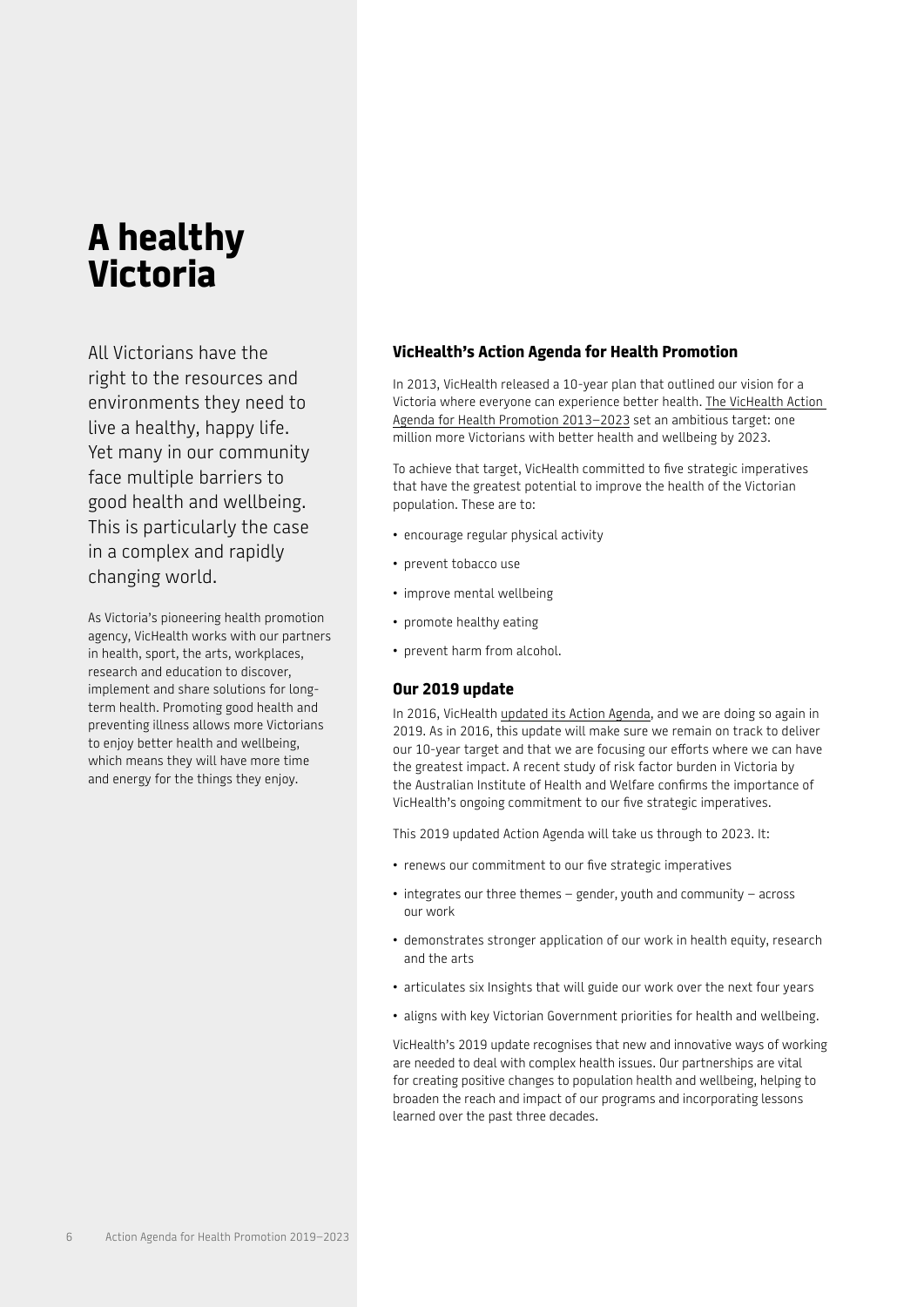# <span id="page-6-0"></span>**Action Agenda Framework 2019–2023**

VicHealth's Action Agenda Framework summarises the approach to our work over the next four years. It illustrates how our work meets our legislative requirements, how our programs meet our 10-year target and how we contribute to key Victorian Government priorities in health and wellbeing, mental wellbeing, fairness and inclusivity, gender equality and building capacity.

#### **Insights**

VicHealth has developed six Insights to help guide our work over the next four years. They are informed by a wealth of knowledge from our health promotion programs, research, social marketing, participatory democracy and behavioural approaches to health and wellbeing.

- 1. Those who do little or no physical activity are more likely to get active and stay active when the activity is social and unstructured and can be fitted into everyday life.
- 2. Moving young men beyond simply understanding what's right to actively supporting gender equality is critical to reducing violence against women.
- 3. Fear of judgement is a key barrier holding women and girls back from participating in and maintaining physical activity.
- 4. The shared practices of social groups, rather than individuals, have the greatest scope to bring about cultural change, particularly in relation to alcohol and diet.
- 5. By working together, local communities can drive improvements to systems and their own physical and social environments.
- 6. Building social connections and having close, positive relationships is an effective way to address the rising levels of loneliness experienced by young people.

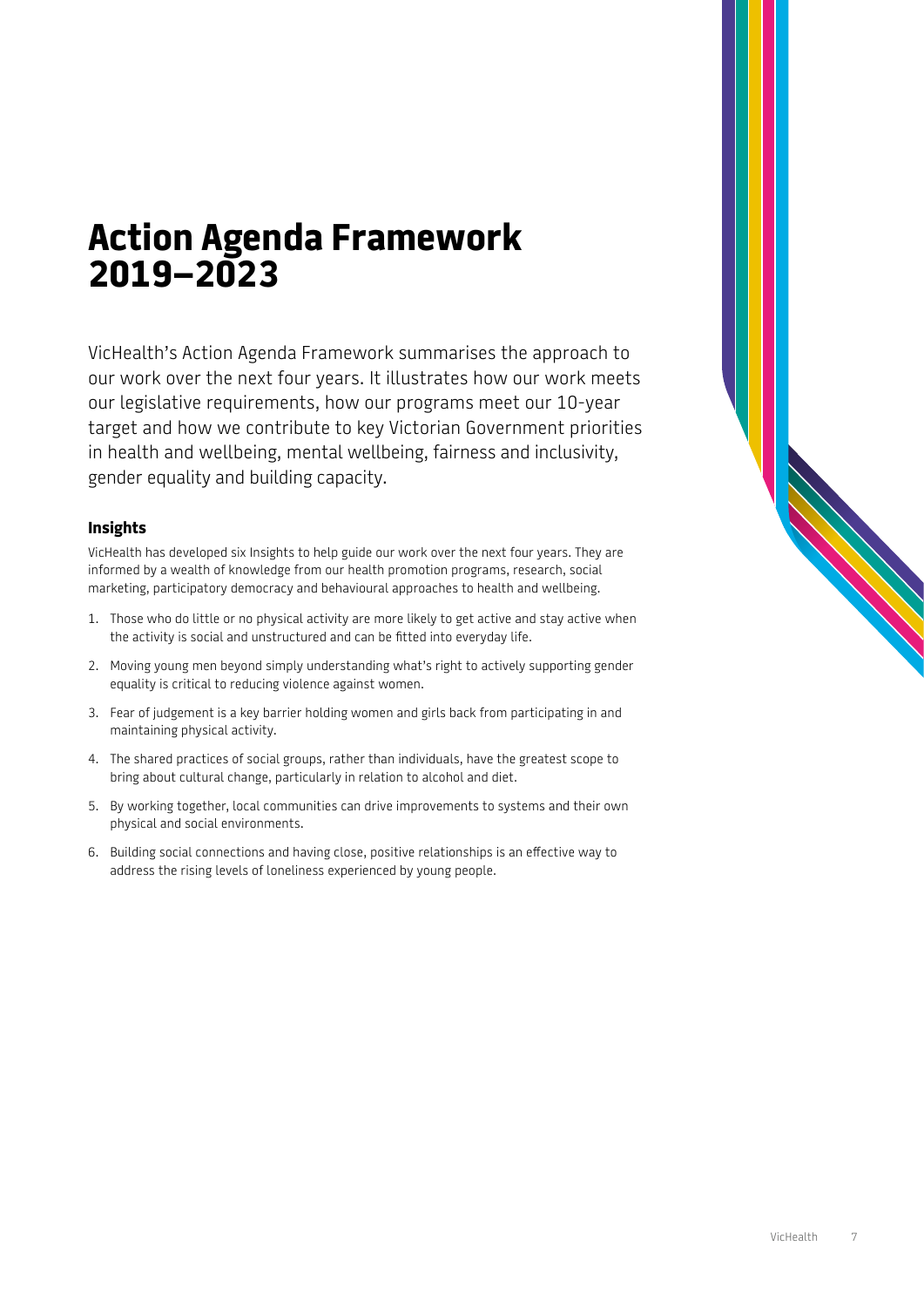### **Action Agenda Framework 2019–2023**



An interactive version of the Action Agenda Framework is available on the VicHealth [Action Agenda](https://www.vichealth.vic.gov.au/actionagenda) web page.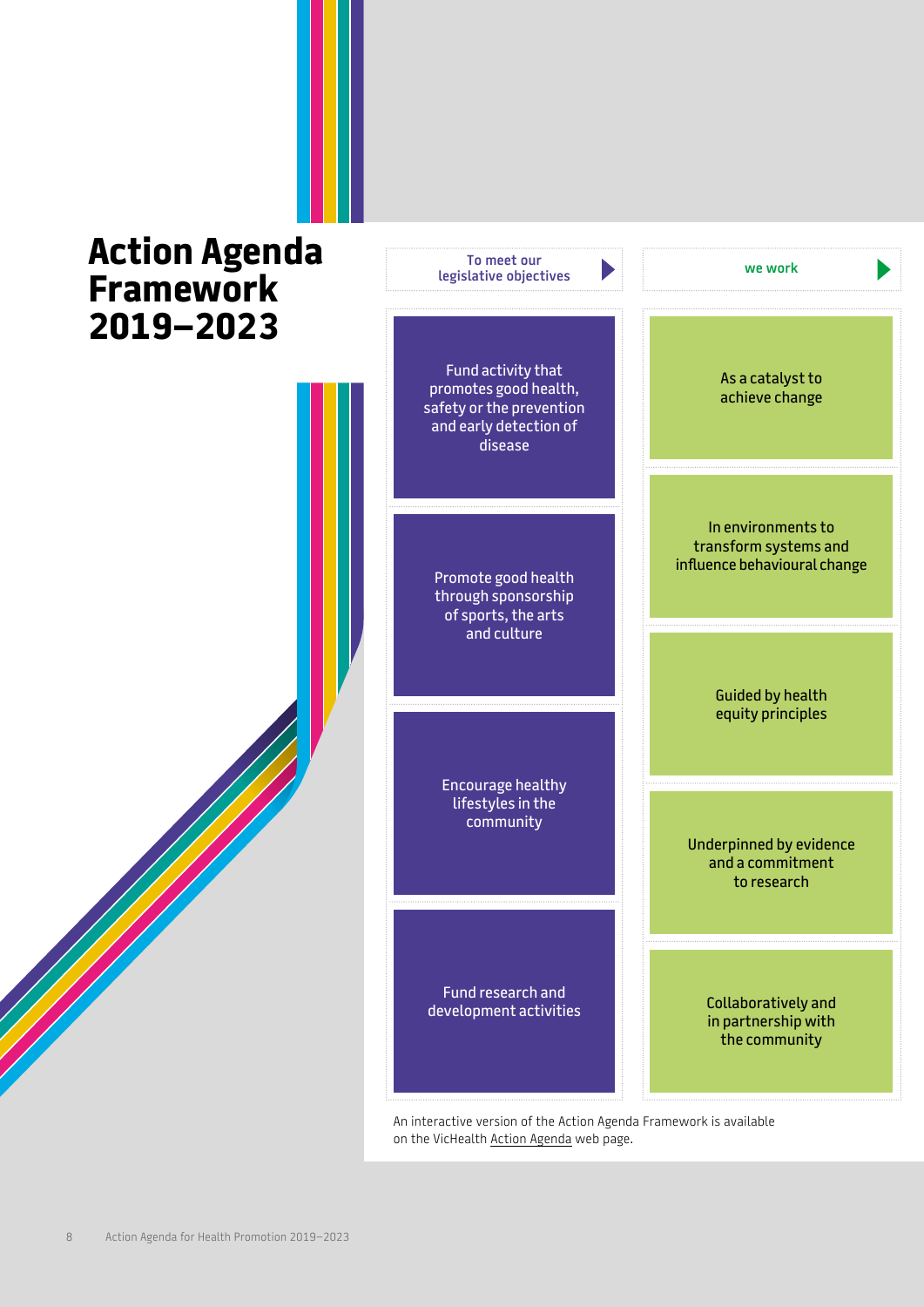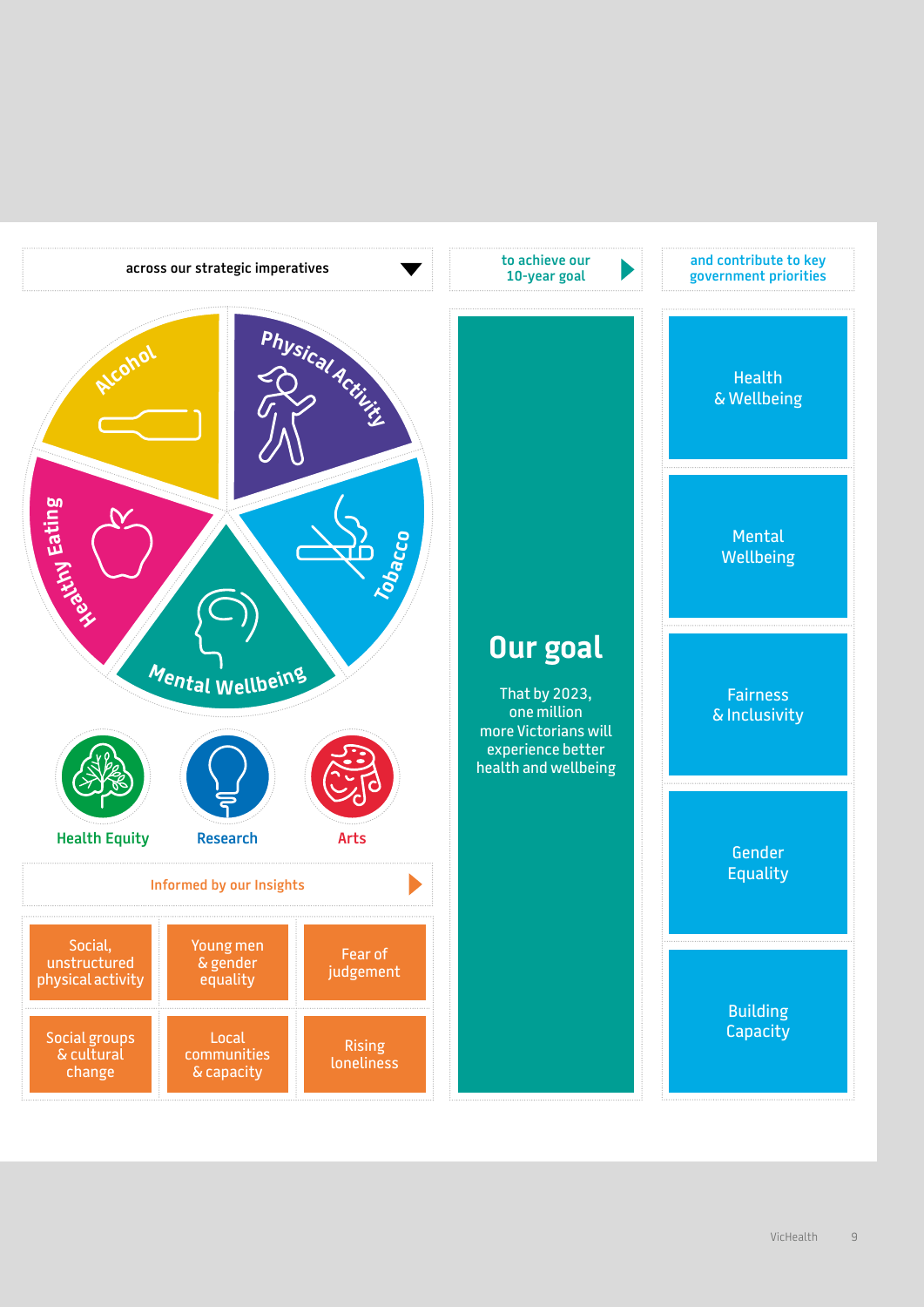### <span id="page-9-0"></span>**Our updated strategies for 2019–2023**

VicHealth has updated its five imperative strategies to set our program of work through to 2023. Our five strategies now share two common objectives:

- to work with the public and stakeholders
- to influence the policy and practice of organisations and government.

We have also updated our health equity, research and arts strategies to reflect our commitment to applying this work across all that we do over the next four years.

#### **Imperative strategies**

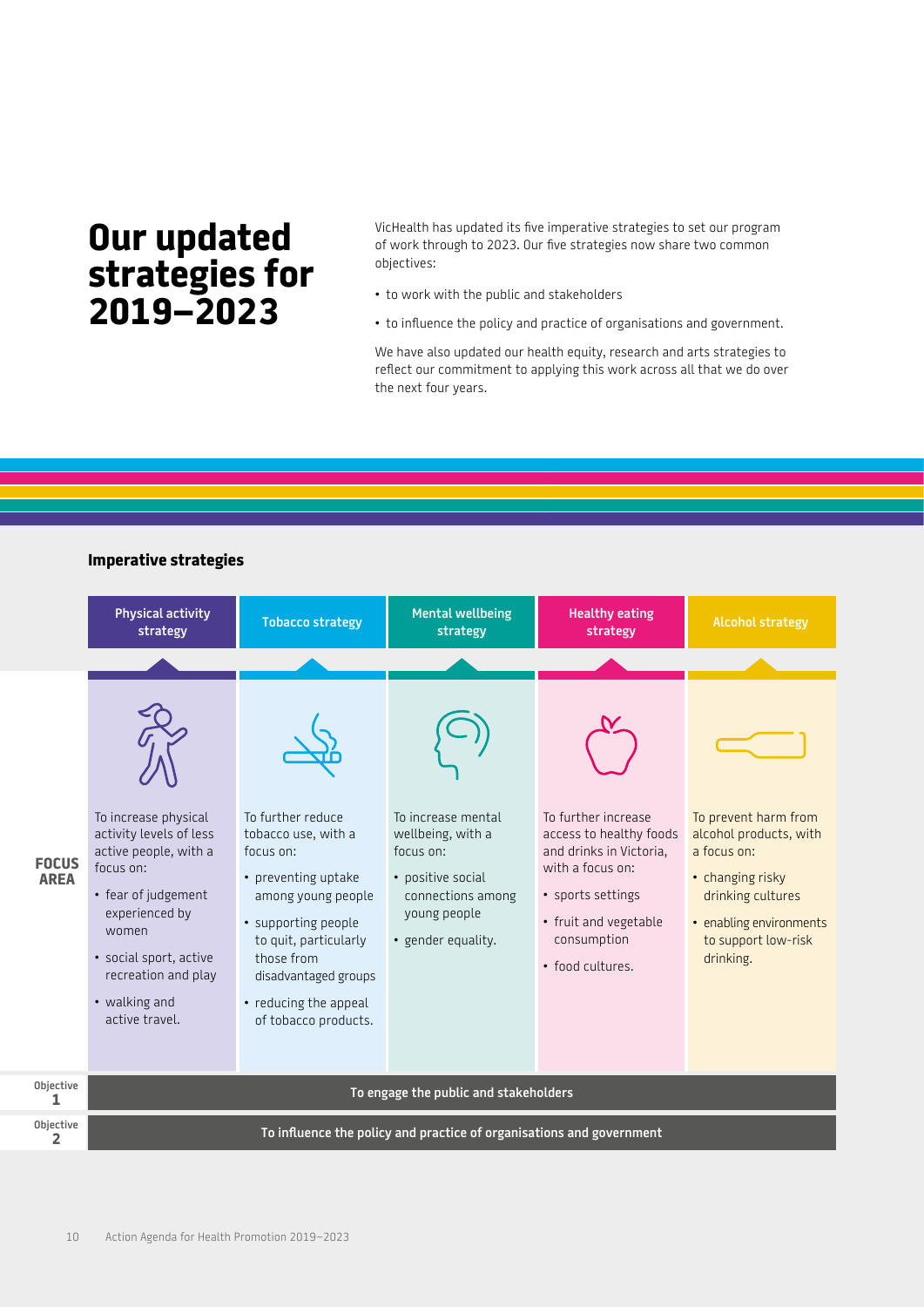

#### **Cross-imperative strategies**

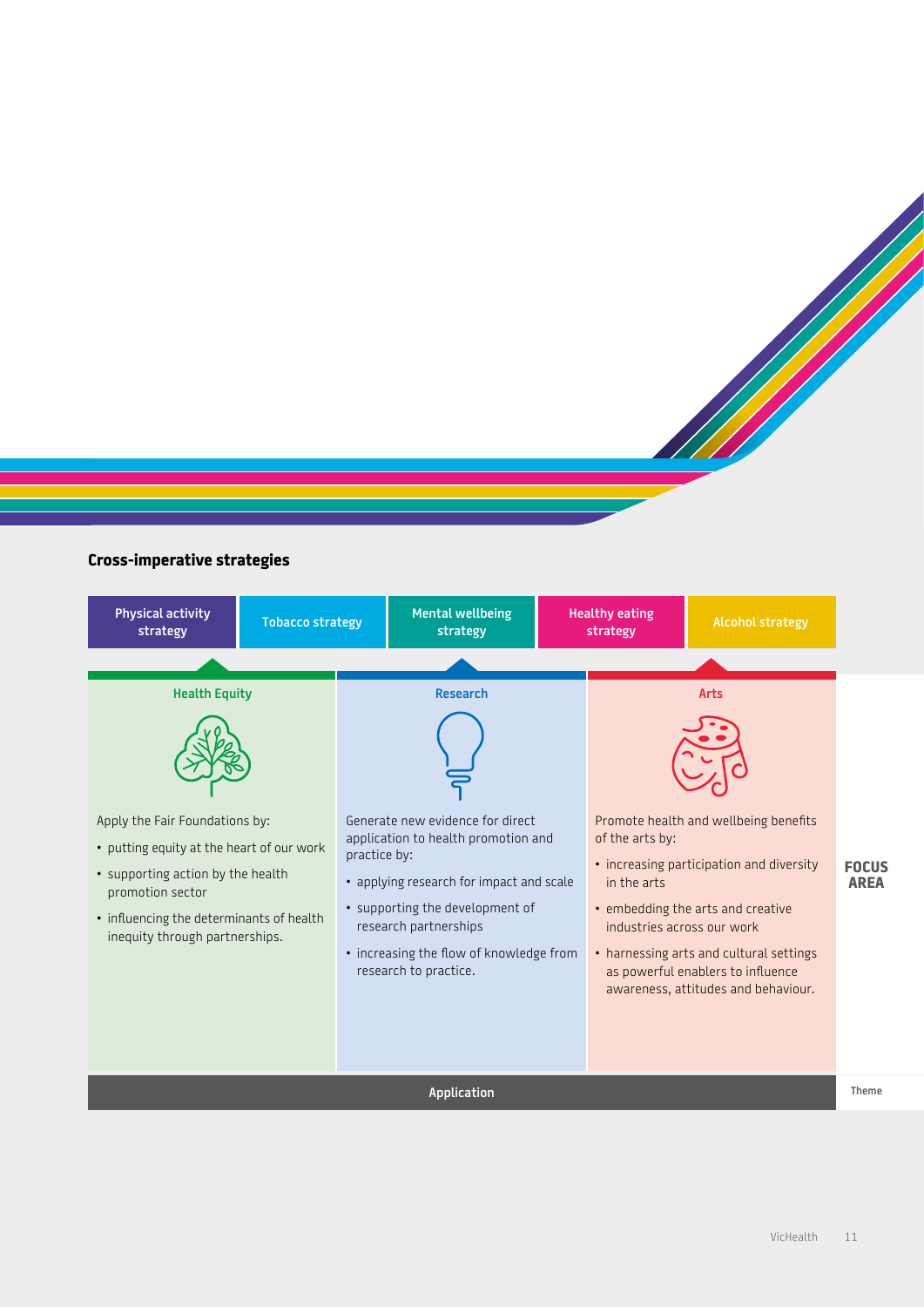### **Case study: This Girl Can – Victoria**

[This Girl Can – Victoria](https://thisgirlcan.com.au/) celebrates everyday women giving it a go and getting active, no matter how well they do it. The campaign is based on Sport England's highly successful This Girl Can, which has inspired more than 3.9 million women in England to get active.

While women know the health benefits that come from physical activity, there are major barriers that stop them from being more active. VicHealth research in 2016 revealed that fear of judgement stopped many women from exercising. In fact, 52 per cent of Victorian women worried about being judged while exercising, while 41 per cent said this fear was so bad it stopped them from getting active.

Armed with this insight, VicHealth launched This Girl Can – Victoria in 2018 to motivate and empower women to be active, and to influence policies and the places where women go to be active so they feel welcome, included and supported.

This Girl Can – Victoria is more than a physical activity campaign. It's about empowering women to feel comfortable in their bodies and in public spaces. And it's about women getting active whenever, wherever and however they choose – without worrying about being judged.

This Girl Can – Victoria features the voices and stories of everyday women being active in their own way. There are no models or actors in the campaign. In its first year, This Girl Can – Victoria inspired more than 285,000 Victorian women to be more active. That represents one in seven women across the state.

This Girl Can – Victoria has generated a highly committed supporter community. More than 900 organisations around the state are connecting with the message, using campaign materials and working towards providing activities and facilities that make it easier for women to be active.

More than three-quarters of women who have seen the campaign believe it helps women feel confident in getting active, with 17 per cent starting a new sport or physical activity or returning to exercise after taking a break.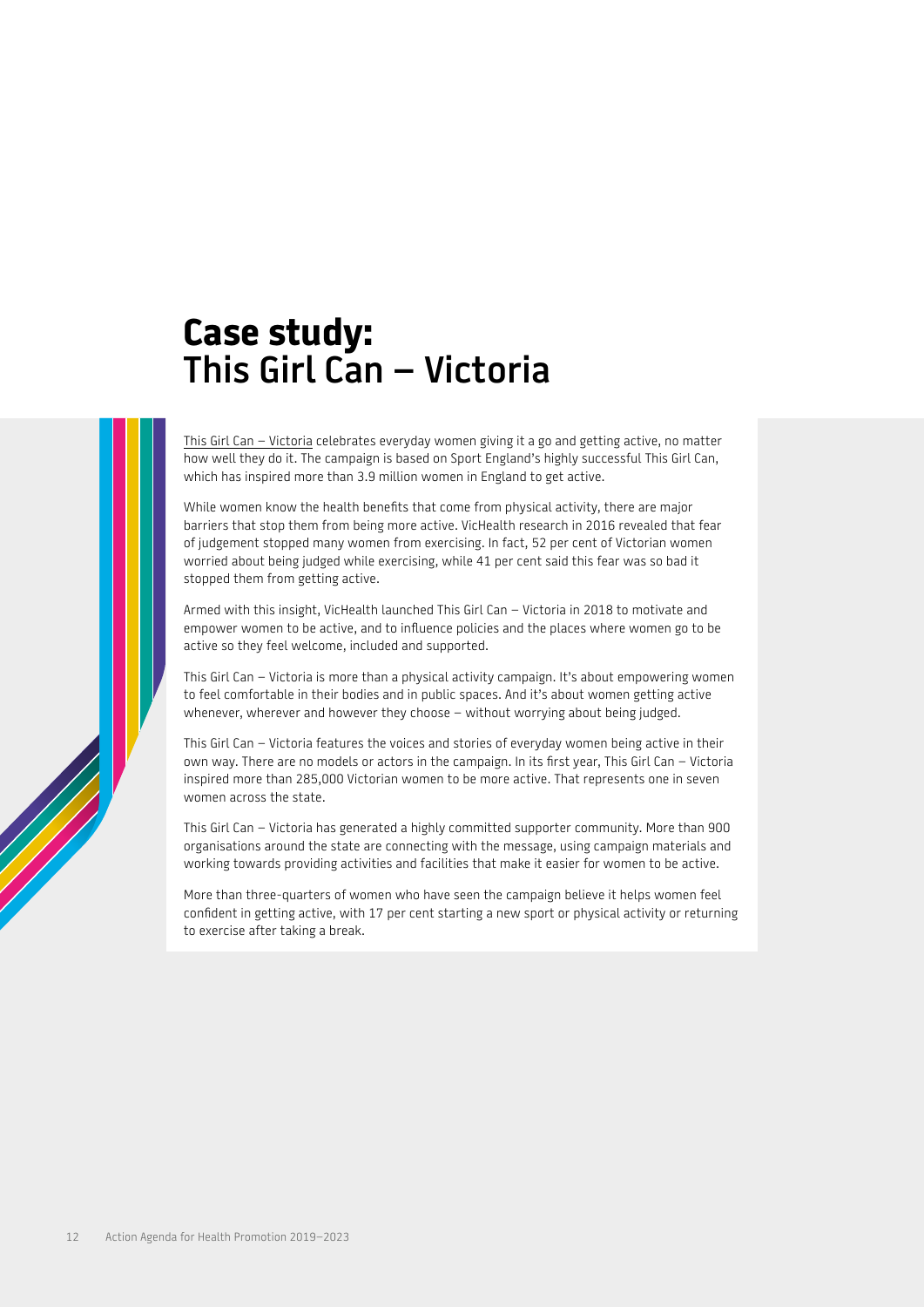<span id="page-12-0"></span>

# **Encourage regular physical activity**

Regular physical activity has major benefits for health and wellbeing. It reduces people's risk of health conditions like heart disease, type 2 diabetes and cancer. It also helps reduce social isolation, strengthens social connection and improves mental wellbeing.

#### **Our 10-year goal**

In 2013, VicHealth set a 10-year goal that 300,000 more Victorians would be physically active by 2023.

Since then, we have worked with local governments, schools, community organisations and all levels of sport to promote physical activity, so that more Victorians can be active, irrespective of social or economic background. Our approaches include the application of behavioural insights and nudges that continue to be used by various VicHealth partners since they were first trialled five years ago.

We have also funded research that revealed Victorians' changing needs for, and expectations of, physical activity. People want to take part in social and unstructured sport and physical activity that is flexible and fun and fits into their busy lives. This is particularly true for people who are less physically active.

Our landmark This Girl Can – Victoria campaign celebrates real women giving it a go and getting active. The campaign supports women to be active, recognising that the fear of judgement often stops them joining in and being physically active.

#### **2019–2023**

**Four-year goal:** To increase the physical activity levels of people who are less active, with a focus on:

#### **Fear of judgement experienced by women**

- Through This Girl Can Victoria, continue to smash the stereotypes about when and where women can be physically active, and build a community of supportive and empowered women across Victoria.
- Work with our partners to improve the policies and places where women go to be active, so they are welcomed, included and supported.

#### **Social sport, active recreation and play**

- Champion more options for sport and physical activity that are fun, social and local.
- Address the drop-off in sport and physical activity among people aged 12–17 years, and support opportunities for women and girls and population groups who face greater barriers to participation.

#### **Walking and active travel**

- Create a culture and an environment that normalise active travel, particularly among children and families who walk, ride or scoot to and from school.
- Continue to build the evidence base for active travel and test new approaches for communities who face greater disadvantage.

Find out more about VicHealth's [Physical Activity Strategy](https://www.vichealth.vic.gov.au/physical-activity-strategy).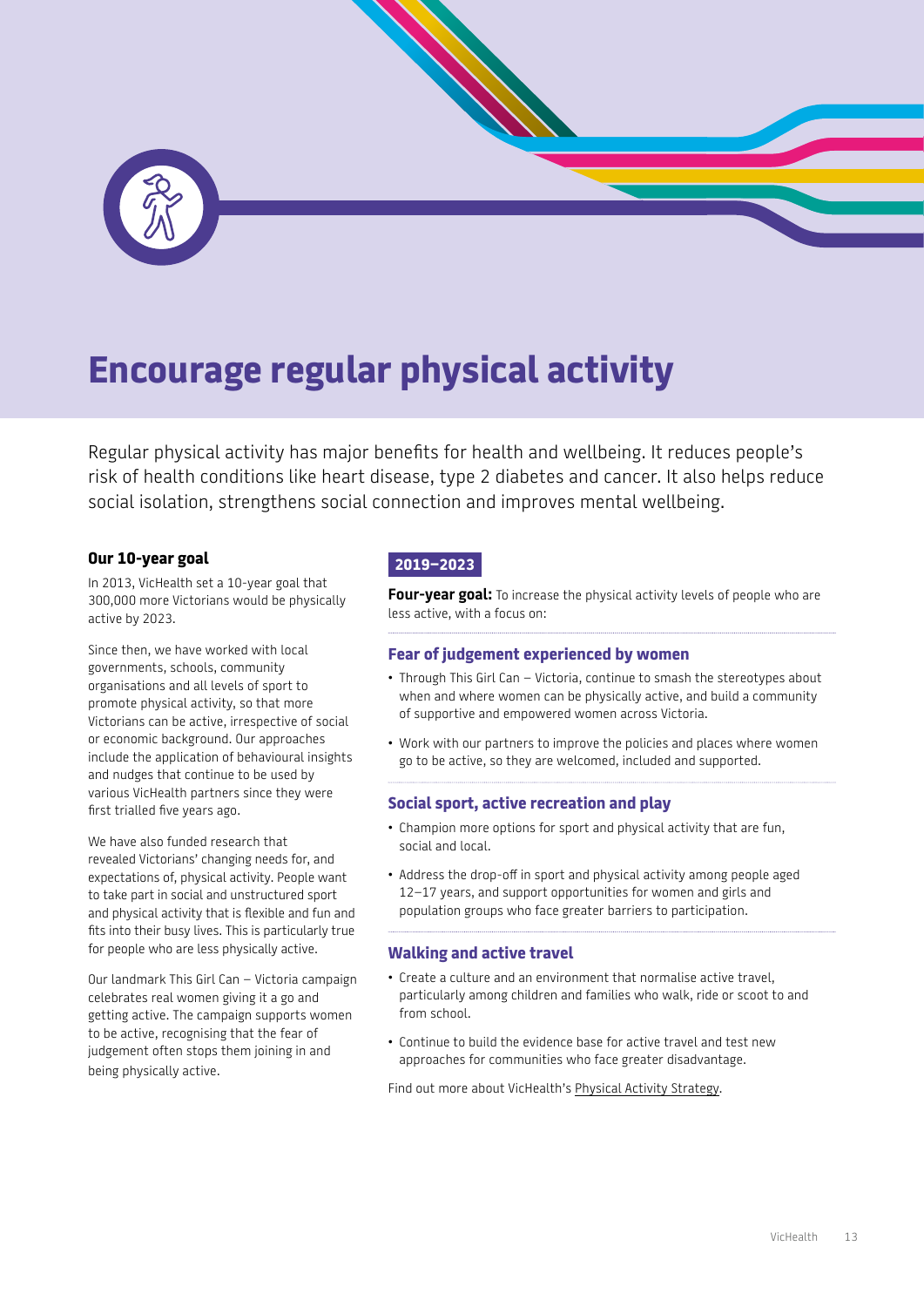<span id="page-13-0"></span>

### **Prevent tobacco use**

While the proportion of Victorians who smoke is declining, the tobacco industry is continually evolving its products to make them more appealing – and in some instances more affordable – thereby threatening to stall the progress made over the past 30 years.

Preventing uptake, promoting and supporting cessation and reducing exposure to secondhand tobacco smoke are the key pillars to reducing harm from tobacco.

#### **Our 10-year goal**

Preventing tobacco use has been foundational work for VicHealth, and in 2013 we committed to a 10-year goal that 400,000 more Victorians would be tobacco-free by 2023.

Over the past six years, we have supported Quit Victoria to deliver programs and campaigns across the Victorian population to reduce smoking, with a focus on:

- public education campaigns using mass and digital media
- cessation support delivered by the Quitline and online
- policy and regulatory change
- cessation promotion in health, community and social settings.

We have also funded research to explore the effectiveness of cessation support for disadvantaged groups and, in partnership with the Royal Australian College of General Practitioners, supported health professionals to offer evidence-based support to people who smoke.

#### **2019–2023**

**Four-year goal:** To further reduce tobacco use, with a focus on:

#### **Preventing uptake among young people**

- Continue to monitor tobacco and related products to ensure they are not designed to appeal to young people.
- Support, through Quit Victoria, the delivery of public education campaigns about the negative health impacts of smoking, to increase quitting behaviour and to discourage uptake of smoking among young people.

#### **Supporting people to quit, particularly those from disadvantaged groups**

- Continue to provide substantial funding for the Quit Victoria program, and explore opportunities for greater collaboration between different organisations and communities to contribute to smoking cessation.
- Participate in coordinated effort and action to integrate evidence-based smoking cessation support in health service settings.

#### **Reducing the appeal of tobacco products**

- Continue to advocate for national reform on tobacco products, including pricing and further regulation of product packaging and contents.
- Work with government and other stakeholders, including Quit Victoria, to identify and close loopholes in tobacco advertising legislation.

Find out more about VicHealth's [Tobacco Strategy](https://www.vichealth.vic.gov.au/media-and-resources/publications/vichealth-tobacco-strategy).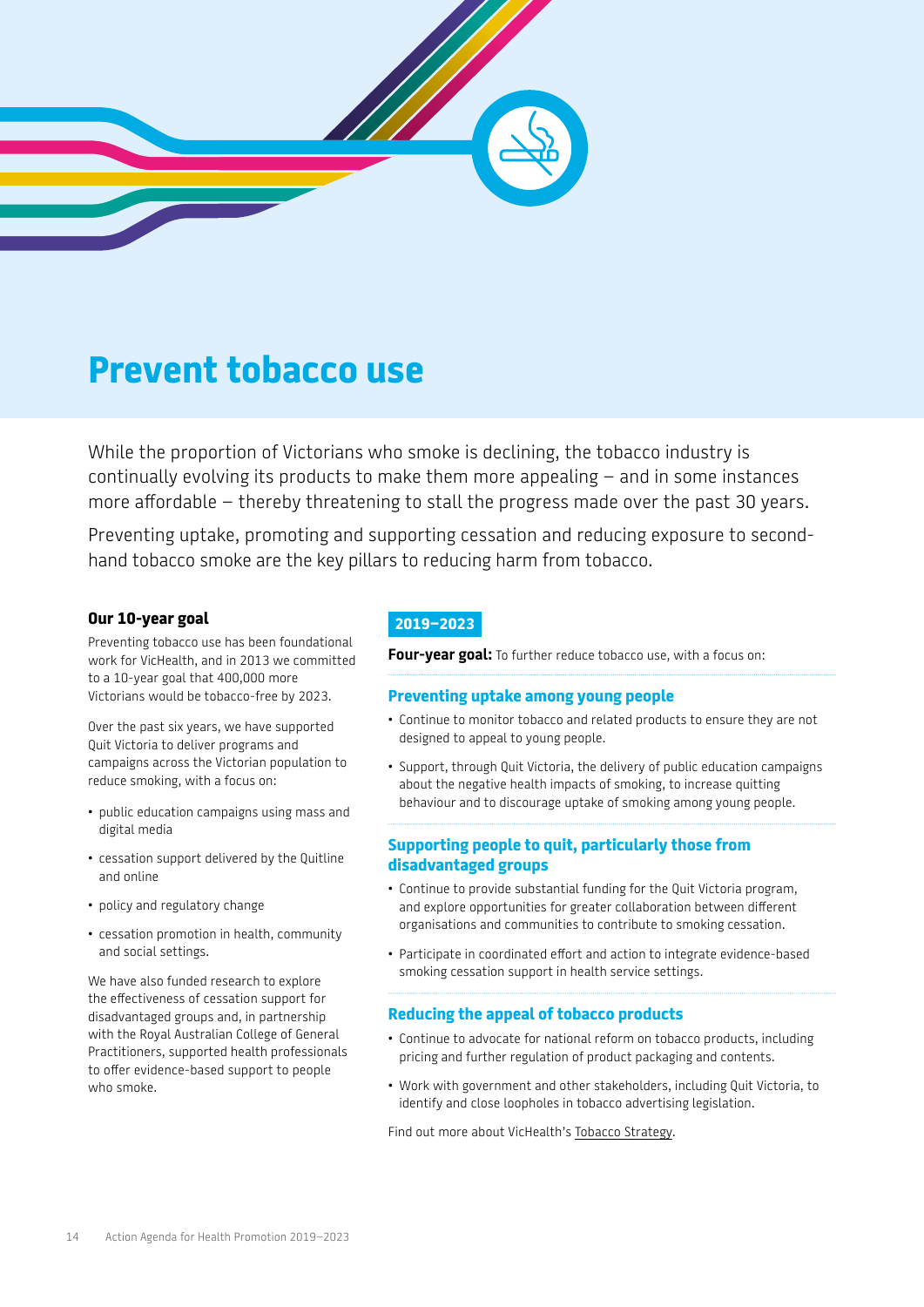<span id="page-14-0"></span>

# **Improve mental wellbeing**

All Victorians deserve to live healthy, happy lives and experience positive mental health and wellbeing. Despite considerable evidence that many mental health conditions are preventable, too many people in our community experience mental health conditions that affect their wellbeing and their ability to participate fully in everyday life.

#### **Our 10-year goal**

VicHealth's commitment to mental wellbeing led to our 10-year goal of 200,000 more Victorians being resilient and connected by 2023.

Over the past six years, we have led research to assess [levels of resilience and wellbeing](http://www.vichealth.vic.gov.au/search/young-victorians-resilience-and-mental-wellbeing) in Victorians aged 12–25 years, and tested what works to improve resilience and social connection. In partnership with the CSIRO, we identified the [megatrends](https://www.vichealth.vic.gov.au/-/media/ResourceCentre/PublicationsandResources/Mental-health/Youth-Megatrends-Report.pdf?la=en&hash=3D8EC92772E518FE869BB5D44A2ADBD5D4FF7AC6) likely to affect young people's mental wellbeing over the next 20 years. Our [Staying on](http://www.vichealth.vic.gov.au/search/staying-on-track)  [Track](http://www.vichealth.vic.gov.au/search/staying-on-track) deliberative forum gave young Victorians a voice in how they could be supported during their transition from education to employment.

We have embedded our work on the prevention of violence against women through partnerships with other organisations. This includes the [national](http://www.vichealth.vic.gov.au/search/2013-national-community-attitudes-towards-violence-against-women-survey)  [community attitudes surveys](http://www.vichealth.vic.gov.au/search/2013-national-community-attitudes-towards-violence-against-women-survey) with ANROWS (Australia's National Research Organisation for Women's Safety), the development of the first [national prevention framework](https://www.ourwatch.org.au/What-We-Do/National-Primary-Prevention-Framework) with Our Watch and ANROWS, and support for a PwC report on the [potential cost savings](https://www.pwc.com.au/publications/economic-case-preventing-violence-against-women.html) from prevention programs.

We have also explored the use of behavioural insights approaches to gender equality. Our [De-biasing Language in Job Advertisements](https://www.vic.gov.au/sites/default/files/2019-01/Recruit-Smarter-Report-of-Findings.pdf) trial was included in the Victorian Government's Recruit Smarter pilot. In 2019 our [Behavioural Insights](https://www.vichealth.vic.gov.au/-/media/ResourceCentre/PublicationsandResources/Knowledge/What-Works-Case-Studies-Document.pdf?la=en&hash=81C844242AE33CE5D312D303DC9175C874426367)  [and Gender Equality](https://www.vichealth.vic.gov.au/-/media/ResourceCentre/PublicationsandResources/Knowledge/What-Works-Case-Studies-Document.pdf?la=en&hash=81C844242AE33CE5D312D303DC9175C874426367) deliberative forum brought together 70 practitioners and academics to explore ways to make it easier to move from intention to action for a more gender-equal Victoria.

#### **2019–2023**

**Four-year goal:** To further increase mental wellbeing, with a focus on:

#### **Positive social connections among young people**

- Generate new knowledge about the prevalence and nature of loneliness among young Victorians to empower local government and community organisations to foster positive social connections for young people.
- Trial, replicate and embed effective approaches to promote youth mental wellbeing.
- Contribute to government action to prevent mental health conditions and promote mental wellbeing in response to the Royal Commission into Victoria's Mental Health System.

#### **Gender equality**

- Contribute to government action to promote gender equality, focusing on the systemic reforms outlined in [Safe and Strong](https://www.vic.gov.au/safe-and-strong-victorian-gender-equality) and [Free from Violence.](https://w.www.vic.gov.au/familyviolence/prevention-strategy.html)
- Develop a public health framework and guiding resources to support policy and practice in healthier masculinities.
- Work with partners to develop tools and strategies to help bystanders who witness sexism or sexual harassment take effective action.

Find out more about VicHealth's [Mental Wellbeing Strategy](https://www.vichealth.vic.gov.au/media-and-resources/publications/mental-wellbeing-strategy).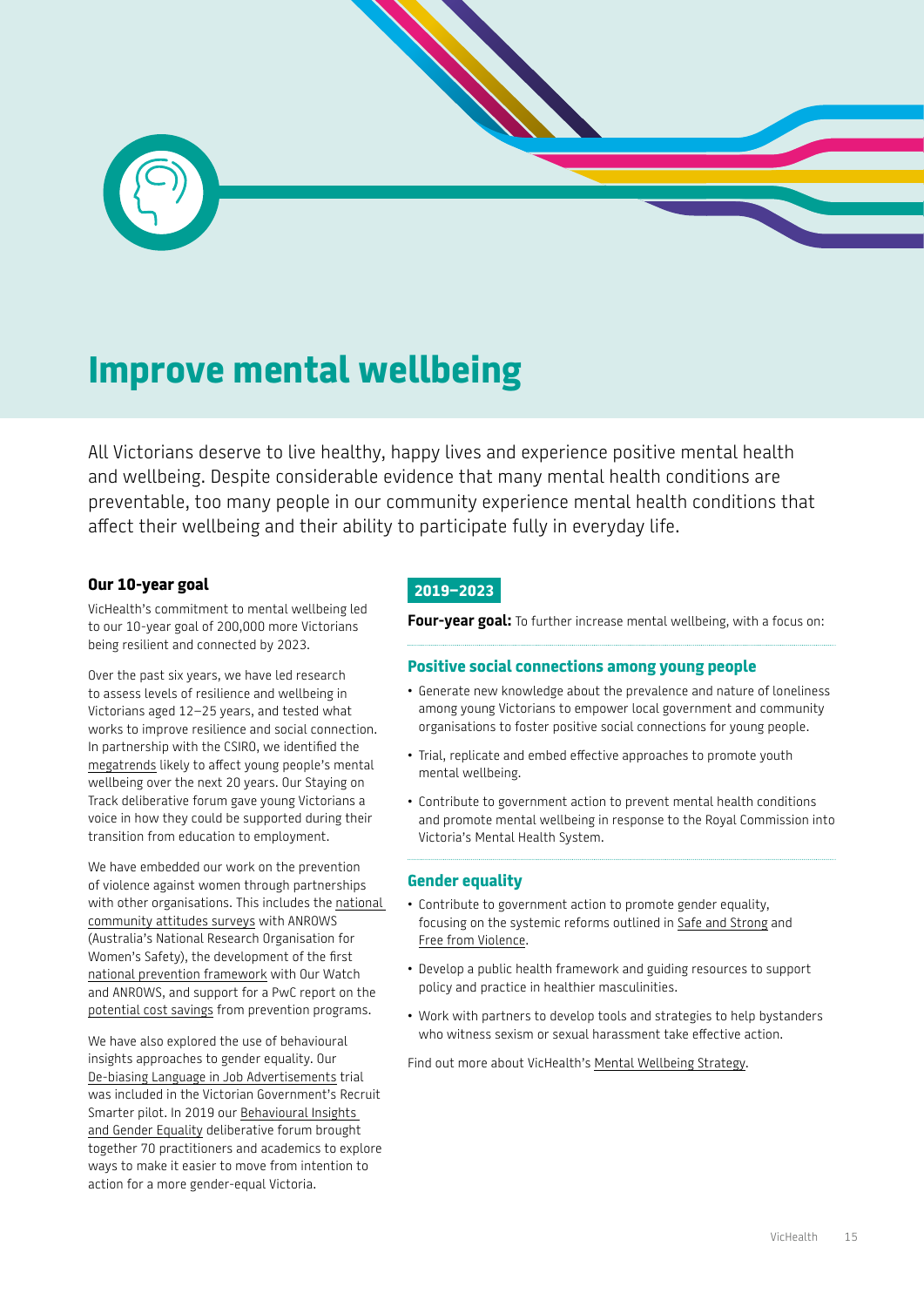<span id="page-15-0"></span>

# **Promote healthy eating**

All Victorians should have the opportunity to eat a healthy, balanced diet. Yet, too often, the ability to do so is undermined by environmental factors. Advertising and marketing of unhealthy foods, the relatively high cost of healthy foods such as fruit and vegetables, and time pressures that make convenience foods appealing are all forces that shape our diet.

#### **Our 10-year goal**

Responding to the challenge of preventing diet-related conditions, including obesity, VicHealth set a 10-year goal that 200,000 more Victorians would adopt a healthier diet by 2023.

Since 2013, we have promoted water as the drink of choice instead of sugar-sweetened beverages, and in 2015 we convened [Victoria's](https://www.vichealth.vic.gov.au/media-and-resources/publications/victorias-citizens-jury-on-obesity-insights-report)  [Citizens' Jury on Obesity](https://www.vichealth.vic.gov.au/media-and-resources/publications/victorias-citizens-jury-on-obesity-insights-report), which asked everyday Victorians for their solutions to obesity. The jury developed 20 'asks' which formed a blueprint for coordinated action from government, industry and the community.

We have also explored ways for sporting bodies and facilities to promote healthier food and drink options. This includes reviewing the evidence and sharing case studies from sporting organisations that do not accept junk food sponsorship, to better understand the challenges, both real and perceived, and the benefits of this approach.

We continue to work with our partners to identify and support policy and legislative changes needed to improve the food supply chain and the way the food industry markets and sells its products. This includes ongoing work with the Salt Reduction Partnership to highlight changes at the national level to reduce the amount of salt hidden in processed foods.

#### **2019–2023**

**Four-year goal:** To further improve access to healthy foods and drinks in Victoria, with a focus on:

#### **Sports settings**

- Collaborate with local governments and sporting venues to increase the availability and accessibility of healthier food and drink at their retail outlets.
- Work with the public and key stakeholders to harness community support for the removal of junk food marketing and sponsorship from children's sports.

#### **Fruit and vegetable consumption**

- Develop a consensus statement with the Victorian Fruit and Vegetable Consortium about policy and practice changes needed to boost fruit and vegetable consumption.
- Explore and scale interventions across the food system to increase fruit and vegetable consumption.

#### **Food cultures**

- Review the evidence on food cultures and effective ways to shift expectations, beliefs and social norms towards healthier eating.
- Work with partners and communities to co-develop healthy eating messages that reflect a contemporary understanding of food and resonate strongly with decision-makers and people most at risk of diet-related poor health.

Find out more about VicHealth's [Healthy Eating Strategy.](https://www.vichealth.vic.gov.au/media-and-resources/publications/vichealths-strategic-approach-to-healthy-eating)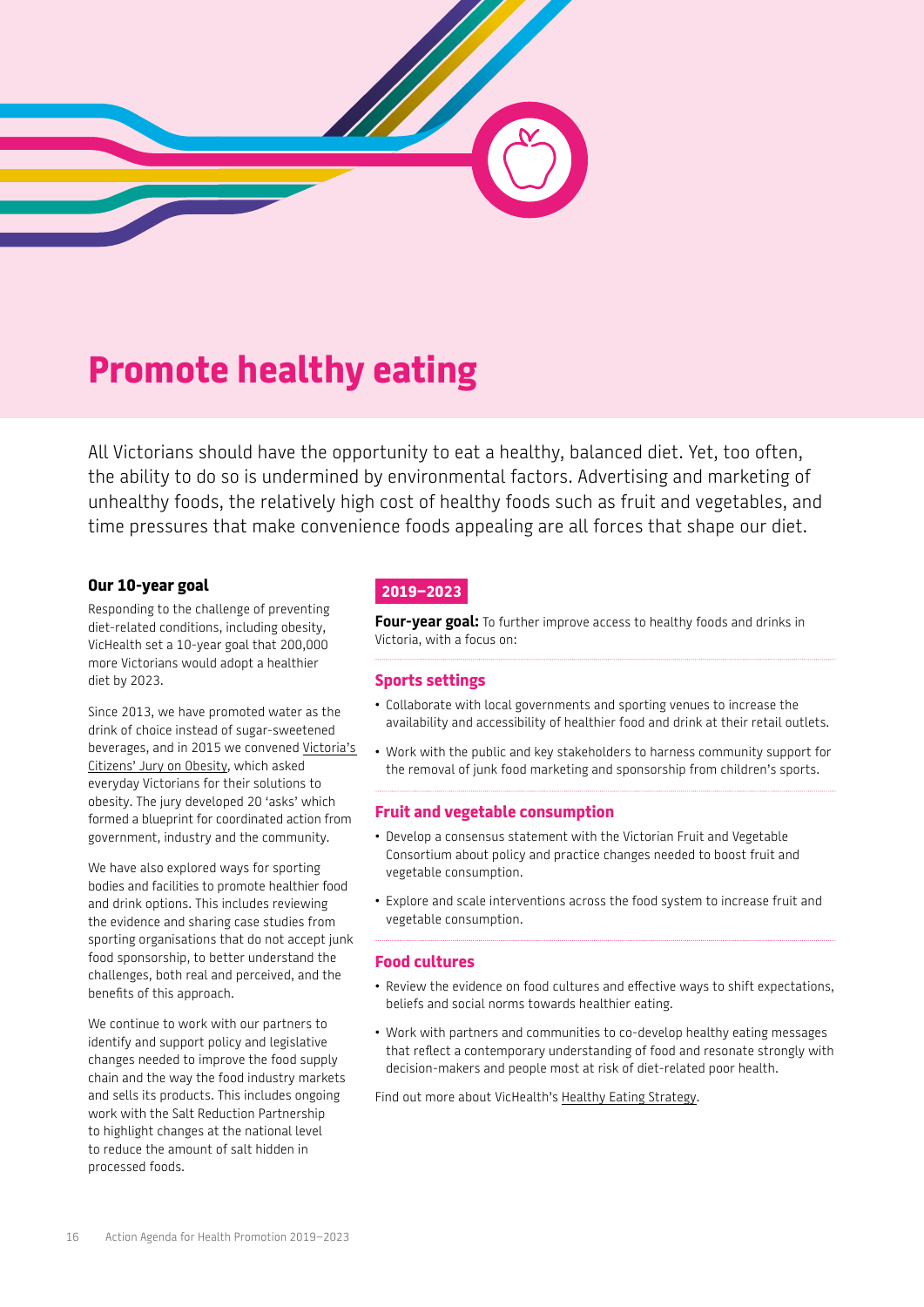# <span id="page-16-0"></span>**Prevent harm from alcohol**

Most people agree that, overall, Victorians drink too much alcohol. This causes a range of preventable diseases, including cancer, stroke and liver cirrhosis, along with injury and violence experienced by communities across the state. Every year in Victoria, alcohol products cause more than 1,200 deaths and nearly 40,000 hospitalisations.

#### **Our 10-year goal**

Responding to the harm caused by alcohol, VicHealth set a 10-year goal that 200,000 more Victorians would drink less alcohol by 2023.

Since 2013, VicHealth has worked with our partners in state and local government, universities, and community and sporting groups to highlight the harms of alcohol, the benefits of drinking less and the evidence for why and how to do so.

Our [No Excuse Needed](https://www.vichealth.vic.gov.au/programs-and-projects/no-excuse-needed-campaign) campaign challenged social norms around younger people's drinking, including the pressure some young people feel to drink. Our world-first [Alcohol](https://www.vichealth.vic.gov.au/media-and-resources/publications/alcohol-cultures-framework)  [Cultures Framework](https://www.vichealth.vic.gov.au/media-and-resources/publications/alcohol-cultures-framework) guides public health action on risky drinking cultures, shifting the focus from individual behaviour to the shared group activities and practices of what we call a 'social world'.

We have also supported the development of the alcohol prevention sector's legal policy capacity, and assisted local councils in municipal health planning and liquor licensing matters. Through our [Top Spin](https://topspinvic.com.au/) initiative, we have asked young Victorians to call out the tactics used by the alcohol industry to influence them to drink.

#### **2019–2023**

**Four-year goal:** To prevent harm from alcohol products, with a focus on:

#### **Changing risky drinking cultures**

- Embed VicHealth's Alcohol Cultures Framework by offering grants to help local communities and organisations develop interventions that change risky drinking cultures.
- Continue to shift the focus from the behaviour of individuals to the shared activities and practices of a group or social world.

#### **Enabling environments to support low-risk drinking**

- Support local communities across Victoria to reduce alcohol-related harm.
- Continue to provide legal policy capacity to the alcohol prevention sector, and seek ways to increase public support for the regulation of alcohol marketing and sales.
- Develop a research agenda for alcohol in consultation with key stakeholders, and share findings with policymakers and professional networks.

Find out more about VicHealth's [Alcohol Strategy.](https://www.vichealth.vic.gov.au/media-and-resources/publications/vichealth-alcohol-strategy)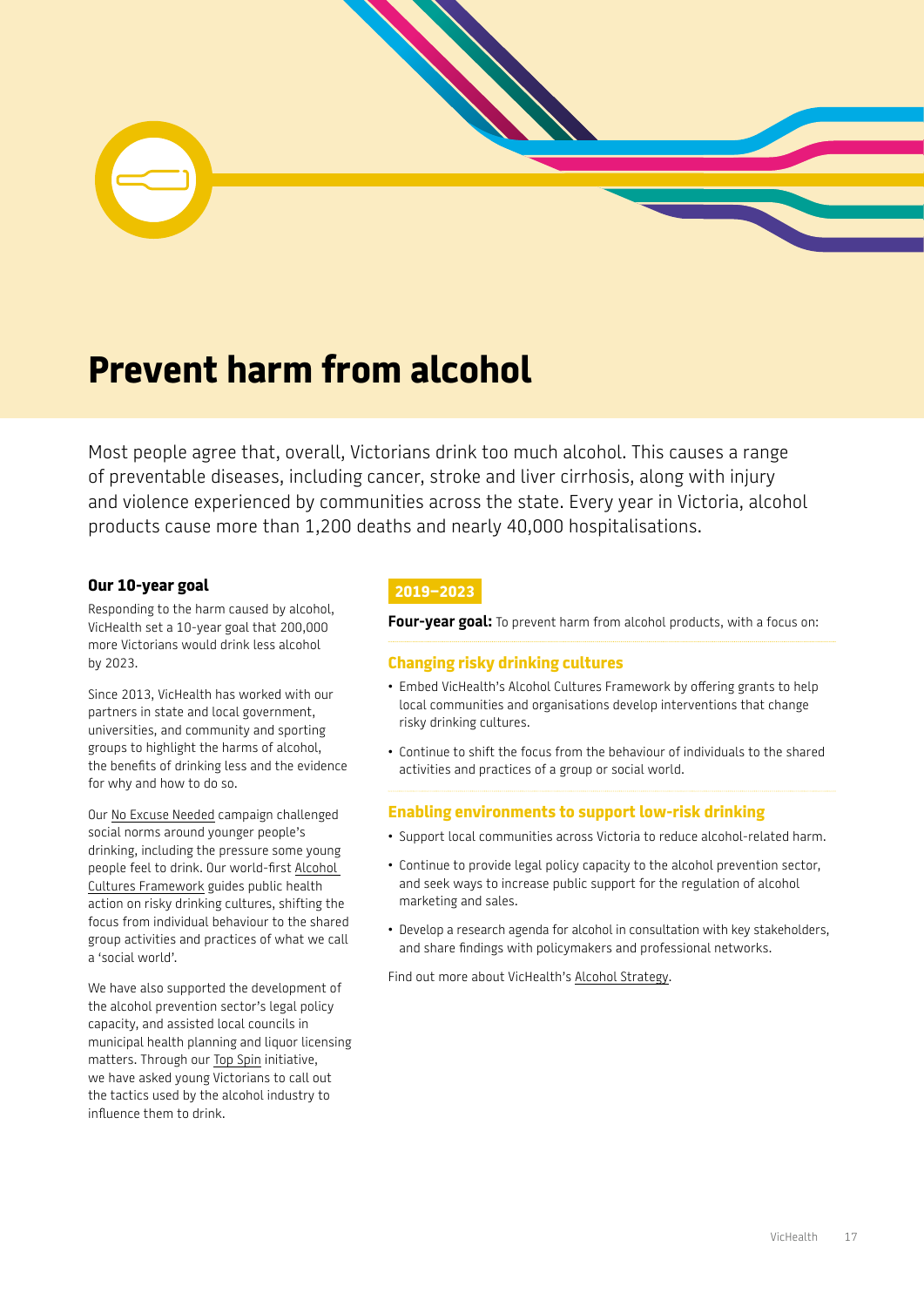### <span id="page-17-0"></span>**Promote health equity, research and the arts**

Health equity, research and the arts are core areas of work for VicHealth. Over the next four years, we will identify opportunities where these areas can help deliver our five strategic imperatives.



#### **Health equity**

Some people face greater barriers than others to enjoying a healthy life. That's why VicHealth has a focus on health equity throughout our work. It's about levelling the field between people who can more easily access the drivers of good health and those who face barriers to those drivers. We want to achieve the highest level of health for everyone.

VicHealth's health equity framework, [Fair Foundations](https://www.vichealth.vic.gov.au/media-and-resources/publications/the-vichealth-framework-for-health-equity), recognises the underlying determinants that support or hinder good health, and identifies those determinants of health inequity that must be addressed so that all Victorians can experience good health and wellbeing.



#### **Research with impact**

Health promotion research is essential for understanding the factors that drive preventable disease and for designing interventions to prevent illness and promote health. Since 2013, VicHealth has contributed more than \$31 million to a wide range of research projects, including investigator-driven and commissioned research. This includes recently commissioning the Australian Institute of Health and Welfare to examine the current and projected risk factor burden in Victoria, based on the Australian Burden of Disease Study 2015.

A 2018 review has led to a greater focus on impact, prioritising research projects that generate new evidence for direct application to health promotion policy and practice.



#### **Health and wellbeing through arts participation**

Participating in the arts has multiple benefits for health and wellbeing. It reduces social isolation, strengthens community connection and builds self-esteem as people pursue creative activity alone or in groups.

Since 2013, VicHealth has led a research agenda to build the evidence for arts-based health promotion to demonstrate what works, how to measure it, and the importance of communicating the benefits of arts for health and wellbeing. Our [Arts Strategy 2017–19](https://www.vichealth.vic.gov.au/media-and-resources/publications/arts-strategy-2017-19) explored the role that arts can play in addressing complex social issues such as social isolation, youth mental wellbeing, gender equality and local identity.

Over the next four years, VicHealth will focus on applying [Fair Foundations](https://www.vichealth.vic.gov.au/media-and-resources/publications/the-vichealth-framework-for-health-equity) by:

- putting equity at the heart of our work
- supporting action by the health promotion sector
- influencing the determinants of health inequity through partnerships.

Find out more about VicHealth's [Health](https://www.vichealth.vic.gov.au/media-and-resources/publications/vichealth-health-equity-strategy)  [Equity Strategy](https://www.vichealth.vic.gov.au/media-and-resources/publications/vichealth-health-equity-strategy).

Over the next four years, VicHealth will build on this approach, with a focus on:

- applied research for impact and scale
- supporting the development of research partnerships
- increasing the flow of knowledge from research to practice.

Find out more about VicHealth's [Research](https://www.vichealth.vic.gov.au/media-and-resources/publications/vichealth-research-strategy)  [Strategy](https://www.vichealth.vic.gov.au/media-and-resources/publications/vichealth-research-strategy).

Over the next four years, VicHealth will promote the health and wellbeing benefits of the arts by:

- increasing participation and diversity
- embedding the arts and creative industries across our work
- harnessing arts and cultural settings as powerful enablers to influence awareness, attitudes and behaviour.

Find out more about VicHealth's [Arts Strategy](https://www.vichealth.vic.gov.au/media-and-resources/publications/arts-strategy).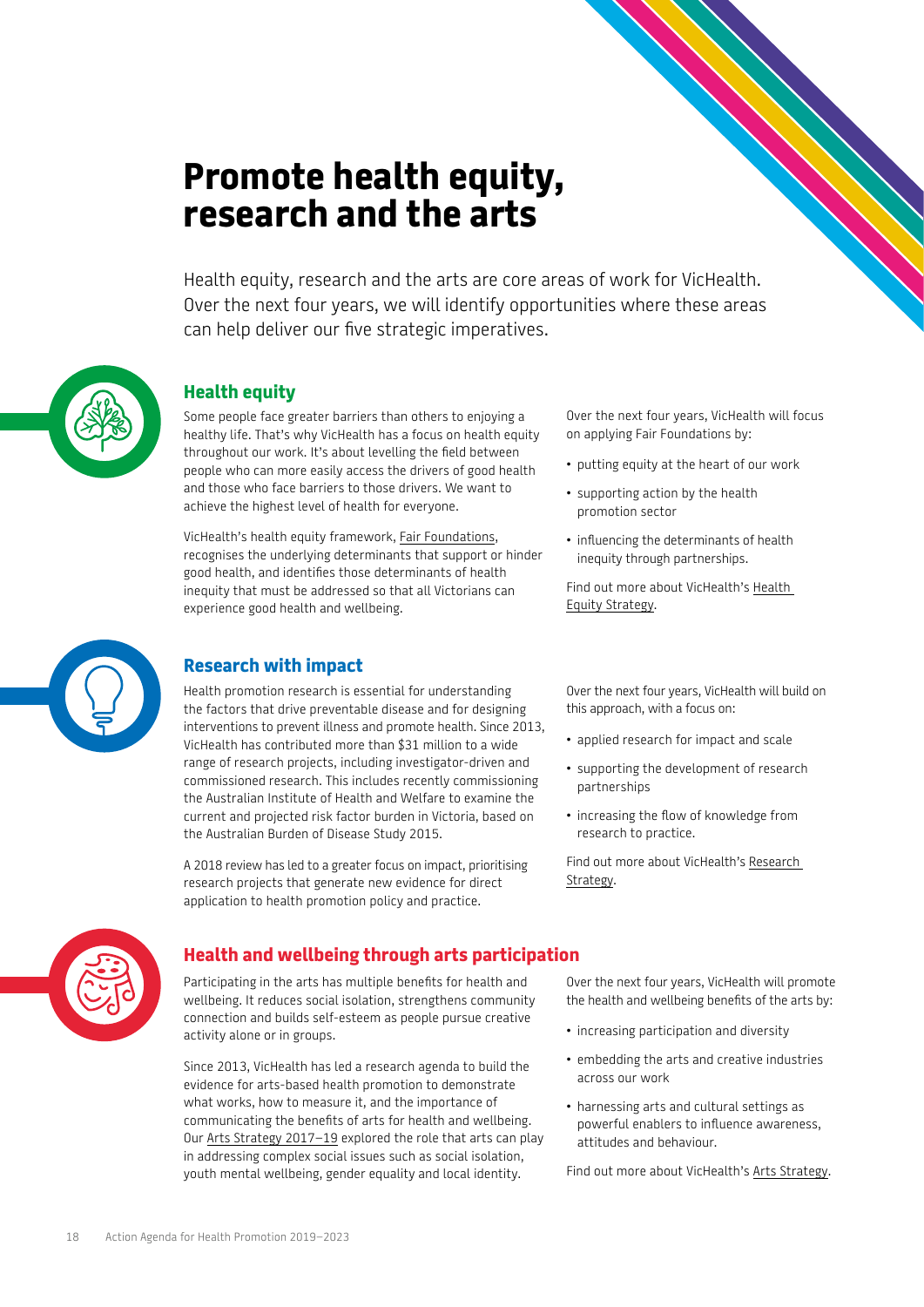A list of the resources and links referred to in this booklet can be found on the VicHealth Action Agenda web page www.vichealth.vic.gov.au/actionagenda